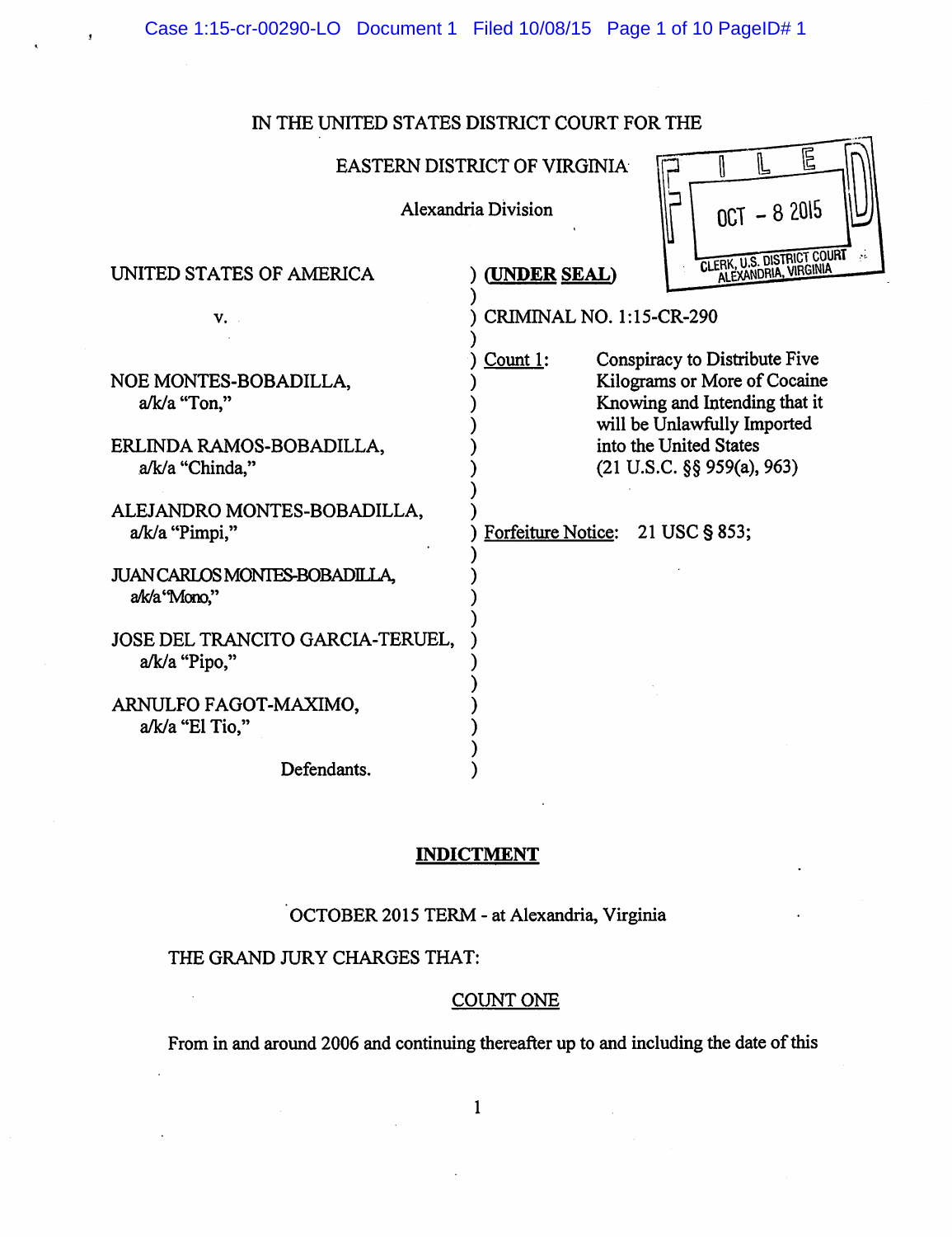Indictment, the exact dates being unknown to the Grand Jury, within the jurisdiction of the United States and in an offense begun and committed outside the jurisdiction of a particular State or district, including in Honduras, Colombia, Panama, Guatemala and elsewhere, the defendants NOE Montes-Bobadilla (also known as "Ton"), ERLINDA Ramos-Bobadilla (also known as "Chinda"), ALEJANDRO Montes-Bobadilla (also known as "Pimpi"), JUAN CARLOS Montes-Bobadilla (also known as "Mono"), Jose Del Trancito GARCIA-TERUEL (also known as "Pipo"), and Arnulfo FAGOT-MAXIMO (also known as "El Tio"), who will be first brought to the Eastern District of Virginia, did knowingly and intentionally combine, conspire, confederate, and agree with othersknown and unknown to the Grand Juryto knowingly and intentionally distribute five kilograms or more of a mixture and substance containing a detectable amount of cocaine, a Schedule II controlled substance, knowing and intending that such substance would be unlawfully imported into the United States, in violation of Title 21, United States Code, Sections 959(a) and 960(a).

# GENERAL ALLEGATIONS

At all times relevant to this Indictment:

I. Members of the Montes-Bobadilla family, to include NOE, ERLINDA, ALEJANDRO and JUAN CARLOS, led and continue to lead one of largest drug trafficking organizations in Honduras (the "MONTES DTO"), responsible for the distribution of multi-ton quantities of cocaine into the United States valued at millions of U.S. dollars.

2. The MONTES DTO maintains its base of operation in Colón, a Department, or State of Honduras, located on the northeastern coast on the Caribbean Sea. The MONTES

<sup>&</sup>lt;sup>1</sup> Each defendant will be referred to herein by the portion of his or her name that is in all capitalized letters in this paragraph.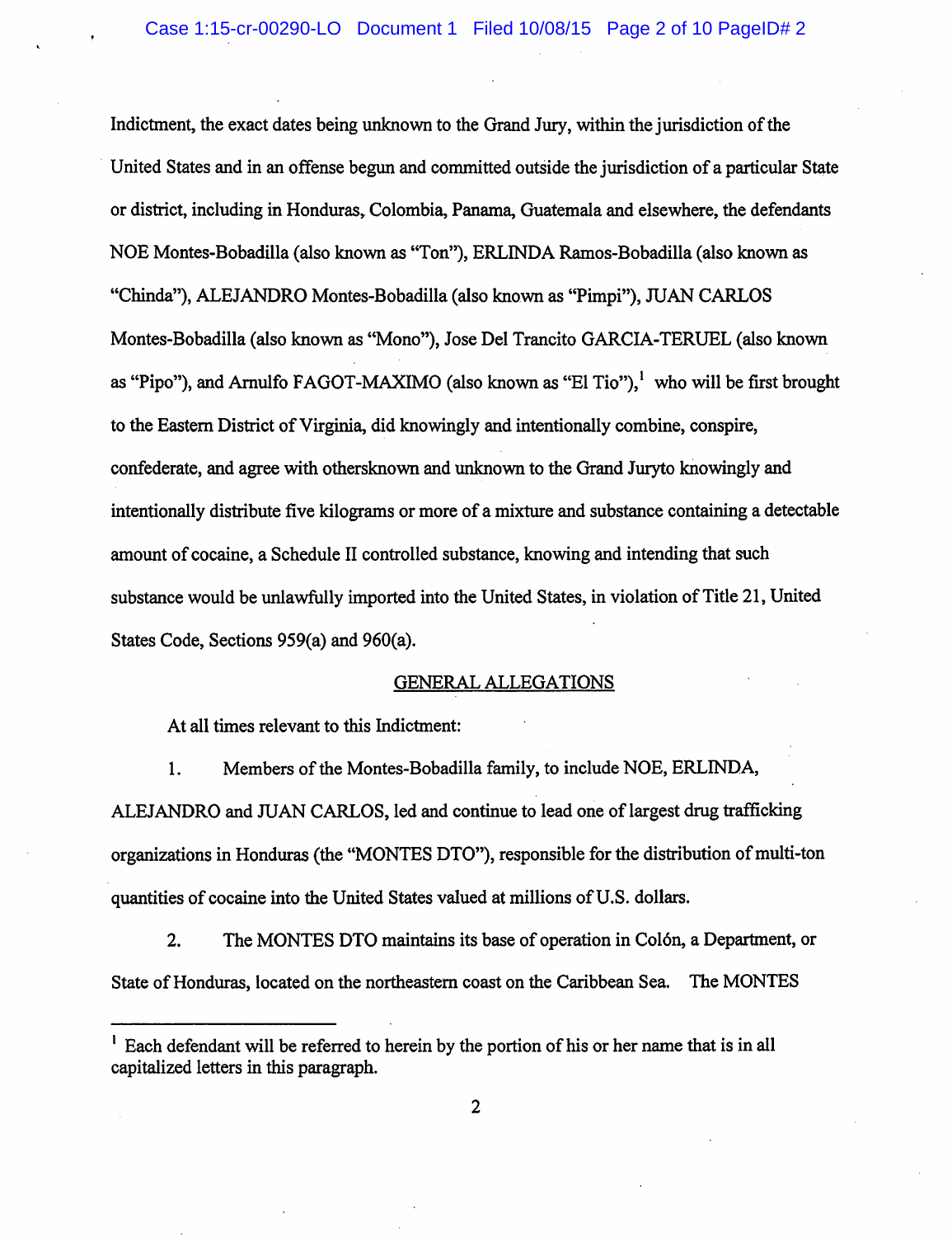#### Case 1:15-cr-00290-LO Document 1 Filed 10/08/15 Page 3 of 10 PageID# 3

DTO's base of operation in Colón provides a convenient location for the MONTES DTO to receive air and maritime shipments of cocaine from Colombia and other South American source countries that ultimately are destined for the United States.

3. Colombia is responsible for the production of the vast majority of the cocaine that is imported into the United States. Honduras is a major transit country for Colombian cocaine, as well as other illegal narcotics. Large shipments of cocaine are delivered from Colombia and other countries in South America to Honduras via non-commercial aircraft and maritime shipping routes. During the first half of 2013, approximately eighty-six (86%) of the primary flow of the cocaine trafficked to the United States first transited through the Mexico/Central American corridor. In 2012, approximately seventy-five percent (75%) of all cocaine smuggling flights departing South America first landed in Honduras. There is no substantial domestic drug market in the Central American countries and Mexico for cocaine, while there is robust demand for the drug in the United States.

4. The Caribbean coastal region of Honduras is a primary landing zone for drug-carrying flights and maritime traffic. The region is strategically crjtical for narcotics trafficking and the MONTES DTO as the result of to its remoteness, limited infrastructure, lack of government presence, and weak law enforcement institutions. The MONTES DTO uses airplanes, boats, and land motor vehicles to transport and distribute cocaine from the Caribbean coastal region to areas further north, in Honduras and elsewhere.

5. The price of cocaine increases at each stage of the supply chain as the cocaine is transported from Colombia to Honduras and further north to the United States. The incremental price increases enable multiple drug traffickers to make substantial profits on the shipments of cocaine.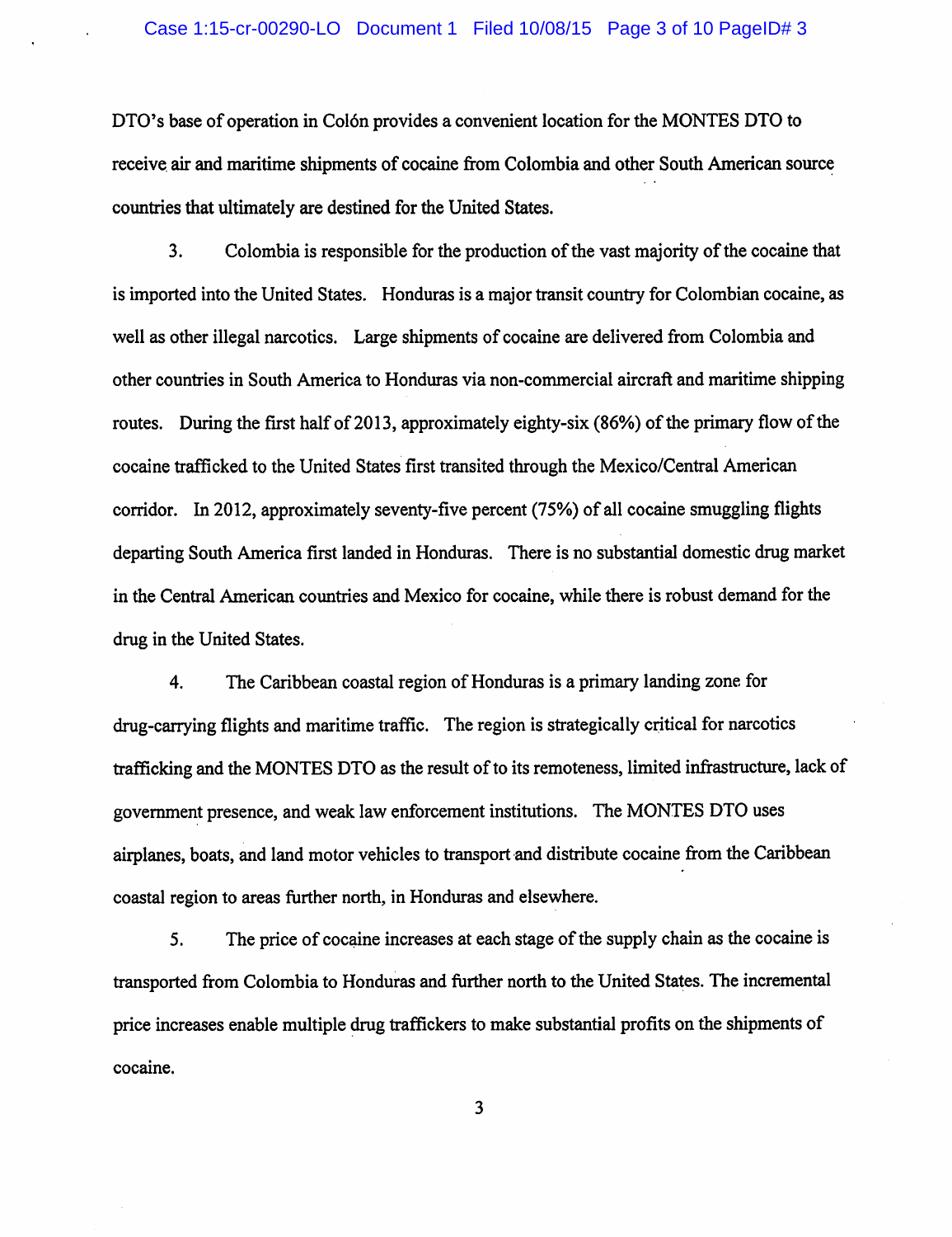6. The MONTES DTO is comprised of several members of the Montes-Bobadilla family, as well as other close associates, who perform various tasks and take on various roles in furtherance of the conspiracy:

- a) NOE is the leader of the MONTES DTO in Honduras. NOE oversees all MONTES OTO operations, to include: the importation of cocaine from South America to Honduras; the transportation and distribution of cocaine within Central America; the receipt and issuance of payment; the employment of underlings; and the avoidance of law enforcement detection;
- b) ERLINDA is the mother ofNOE, ALEJANDRO and JUAN **CARLOS** and is a leader within the MONTES OTO, who assists her sons in the importation, transportation and distribution of cocaine. ERLINDA keeps many of the MONTES DTO's assets and properties in her name to avoid detection and seizure by Honduran law enforcement;
- c) ALEJANDRO is a partner with NOE and the leader of a cell within the MONTES OTO that operates with its own supply chains and distribution networks;
- d) JUAN CARLOS is a partner with NOE and the leader of a cell within the MONTES DTO that operates with its own supply chains and distribution networks;
- e) GARCIA-TERUEL is a top lieutenant within the MONTES OTO who brokers cocaine deals for NOE and coordinates the logistics of cocaine transactions withSouth American sources of supply;
- f) FAGOT-MAXIMO is.an associate of the MONTES OTO who receives maritime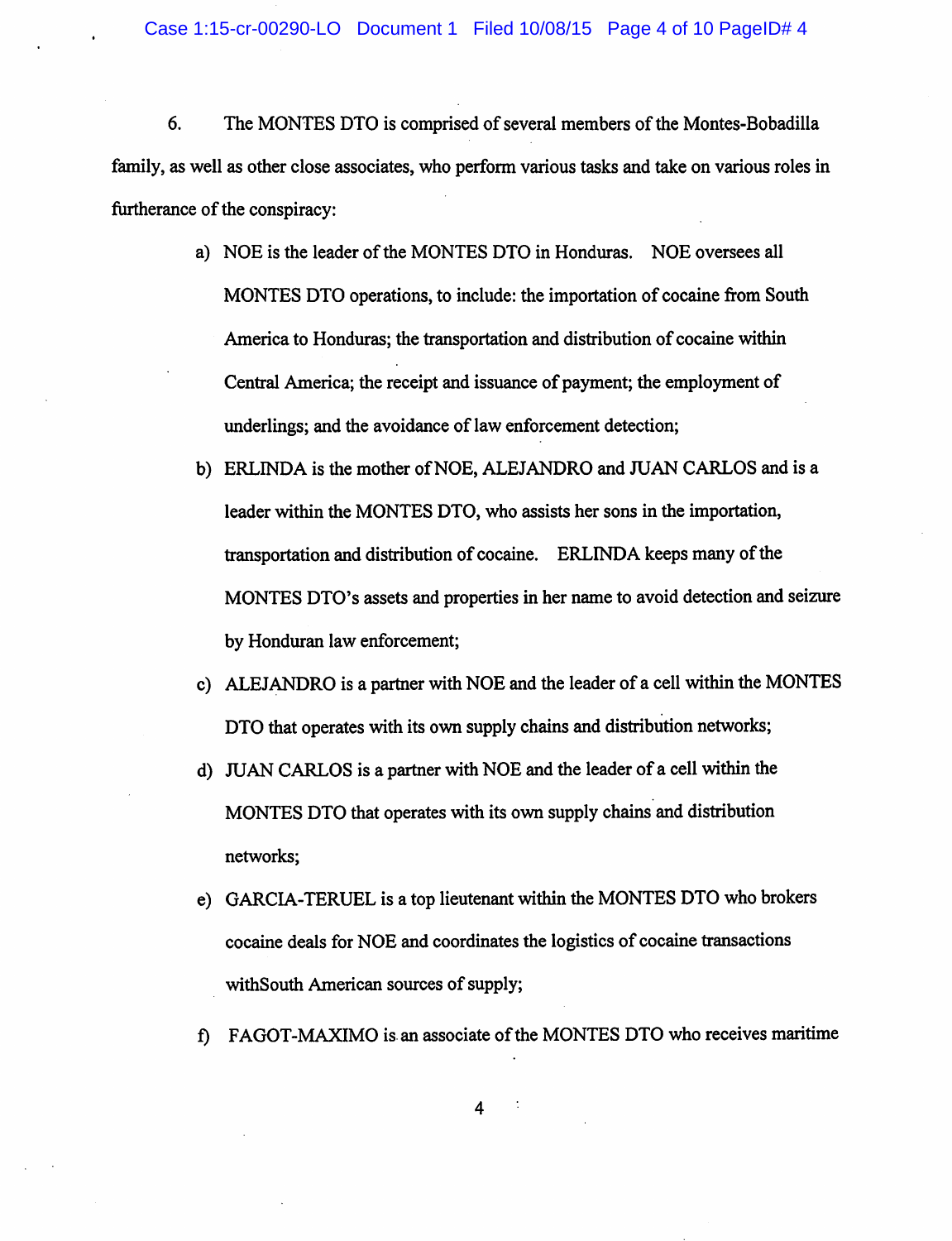shipments of cocaine for the MONTES DTO in the Department of Gracias a Dios, Honduras.

#### **WAYS, MANNERS AND MEANS OF THE CONSPIRACY**

The primary purpose of the conspiracy was to make as much money as possible by trafficking cocaine destined for distribution in the United States through the areas controlled by the MONTES DTO in Honduras. The defendants and their co-conspirators used the following ways, manners and means, among others, to carry out this purpose:

7. It was part of the conspiracy that the defendants and their co-conspirators played different roles, took upon themselves different tasks, and participated in the affairs of the conspiracy through various criminal acts.

8. It was part of the conspiracy that the MONTES DTO purchased multi-ton shipments of cocaine from South American sources of supply and imported the cocaine into Honduras for distribution to Central American and Mexican drug trafficking organizations.

9. It was part of the conspiracy that the MONTES DTO also acted as a transportation organization, moving cocaine shipments owned by other drug traffickers through its vast and tightly controlled air and maritime infrastructures. The MONTES DTO generally charged other drug traffickers a transportation fee of approximately ten percent (10%) of the value of the product on each load, with the payment made in cocaine.

10. It was part of the conspiracy that NOE, ERLINDA, ALEJANDRO, JUAN CARLOS and their co-conspirators used multiple methods of transport to import cocaine into Honduras and distribute cocaine within Central America and Mexico, to include non-commercial aircraft, maritime vessels (including boats and semi-submersibles), and commercial and private motor vehicles.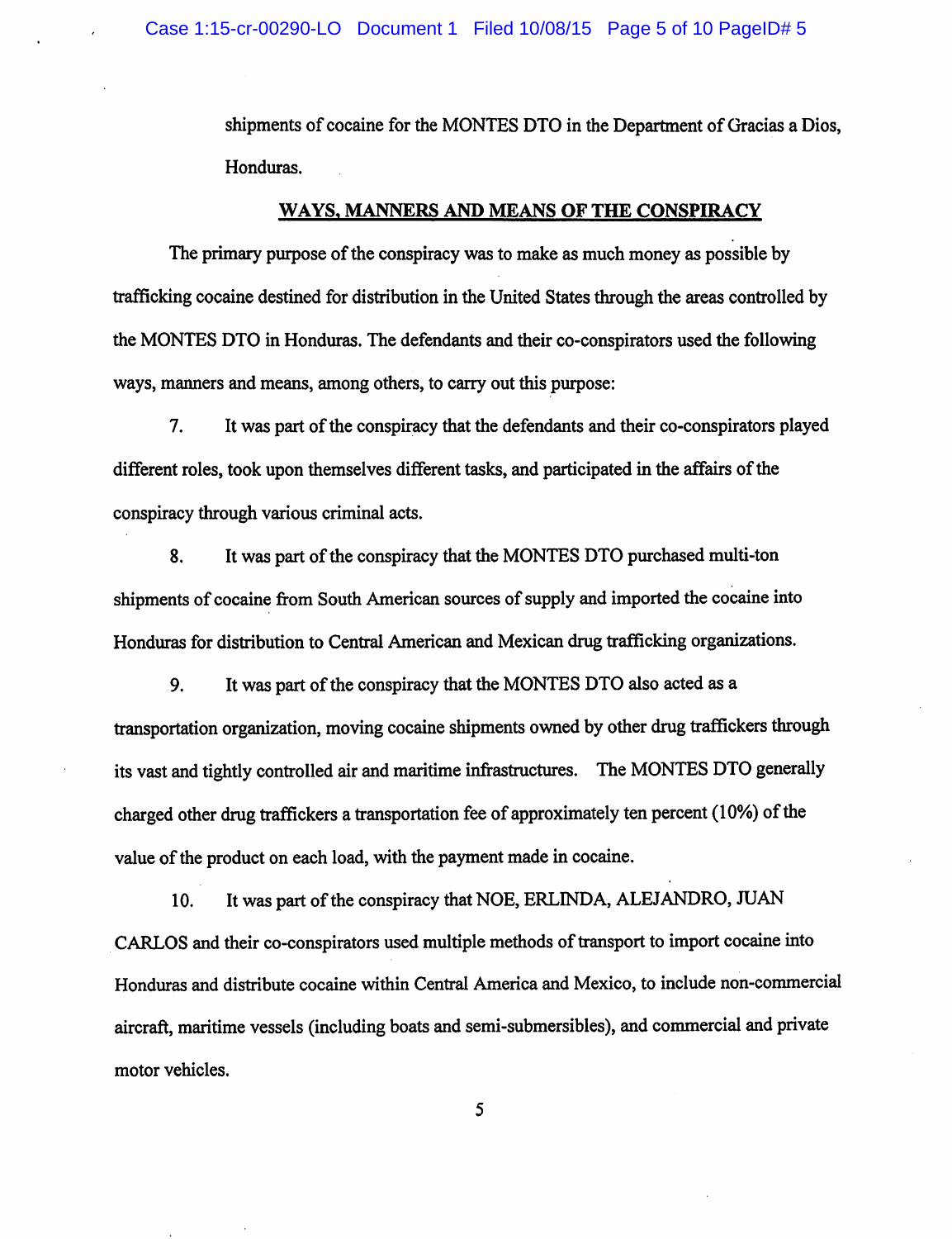11. It was part of the conspiracy that GARCIA-TERUEL would, at times, negotiate the terms of drug transactions and coordinate maritime shipments of cocaine into Honduras on behalf of NOE.

12. It was part of the conspiracy that FAGOT-MAXIMO would, at times, receive maritime shipments of cocaine in the Department of Gracias a Dios for the MONTES DTO.

13. It was part of the conspiracy that the MONTES DTO used an estuary system to move drug shipments by boat from the Caribbean Sea to the MONTES DTO's base of operations in Francia, Col6n. When air and maritime shipments were received in remote areas of the Department of Gracias a Dios, the MONTES DTO moved the shipments aboard go-fast boats to the vicinity of Francia, Colón.

14. It was part of the conspiracy that the MONTES DTO and its individual members maintained an arsenal of firearms to protect and further the operation of the MONTES DTO.

15. It was part of the conspiracy that the MONTES DTO relied on violence, including kidnapping and murder, as a means of intimidation to further the objectives of the conspiracy.

16. It was part of the conspiracy that the MONTES DTO exercised influence over individuals acting within an official capacity in Honduras by means of bribery, threats, intimidation and violence.

17. It was part of the conspiracy that the MONTES DTO frequently transported cocaine for, and supplied cocaine to, a Honduran drug trafficking organization headed by brothers Miguel Arnulfo Valle Valle and Luis Alonso Valle Valle (the "VALLE DTO"), which was based in the Department of Copán in the northwestern region of Honduras along the border with Guatemala.

18. It was part of the conspiracy that cocaine trafficked by the MONTES DTO was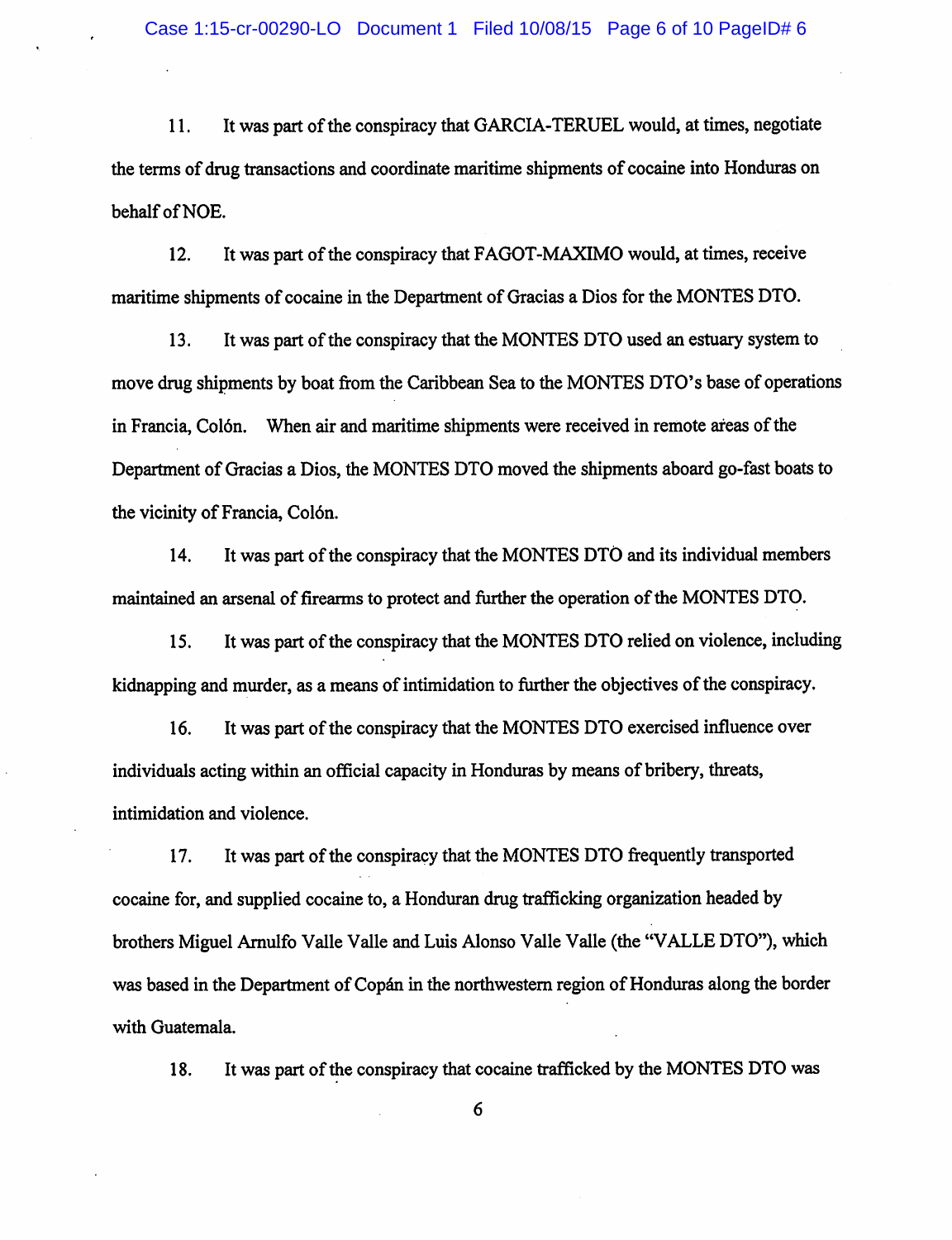moved through Central America and Mexico to its ultimate destination, the United States.

19. It was part of the conspiracy that members of the MONTES DTO received drug proceeds from Honduran, Guatemalan, and Mexican co-conspirators through bulk cash payments.

20. It was part of the conspiracy that the MONTES DTO made and received payment for drug shipments in U.S. currency.

21. It was part of the conspiracy that the charged co-conspirators laundered the proceeds of the cocaine sales in order to conceal their activities.

22. It was part of the conspiracy that the defendants then reinvested portions of the proceeds of their United States cocaine sales into subsequent cocaine transportation and distribution business.

23. It was part of the conspiracy that the members of the MONTES DTO relied on various forms of communication including satellite and cellular phone voice calls, text messaging, BlackBerry PIN to PIN communications, and in person meetings. In an effort to avoid the detection of law enforcement, members of the MONTES DTO took certain safeguards with regard to their communications, including varying the forms of communication with which they conducted their drug trafficking, frequently changing their phone numbers and devices, using BlackBerry messenger communications which they understood that law enforcement could not intercept, subscribing to their devices in false names or aliases, and speaking in code when discussing cocaine trafficking and associated crimes.

#### ACTS IN FURTHERANCE OF THE CONSPIRACY

In order to further the goals and purposes of the conspiracy, the defendants and their co-conspirators committed overt acts, including, but not limited to, the following: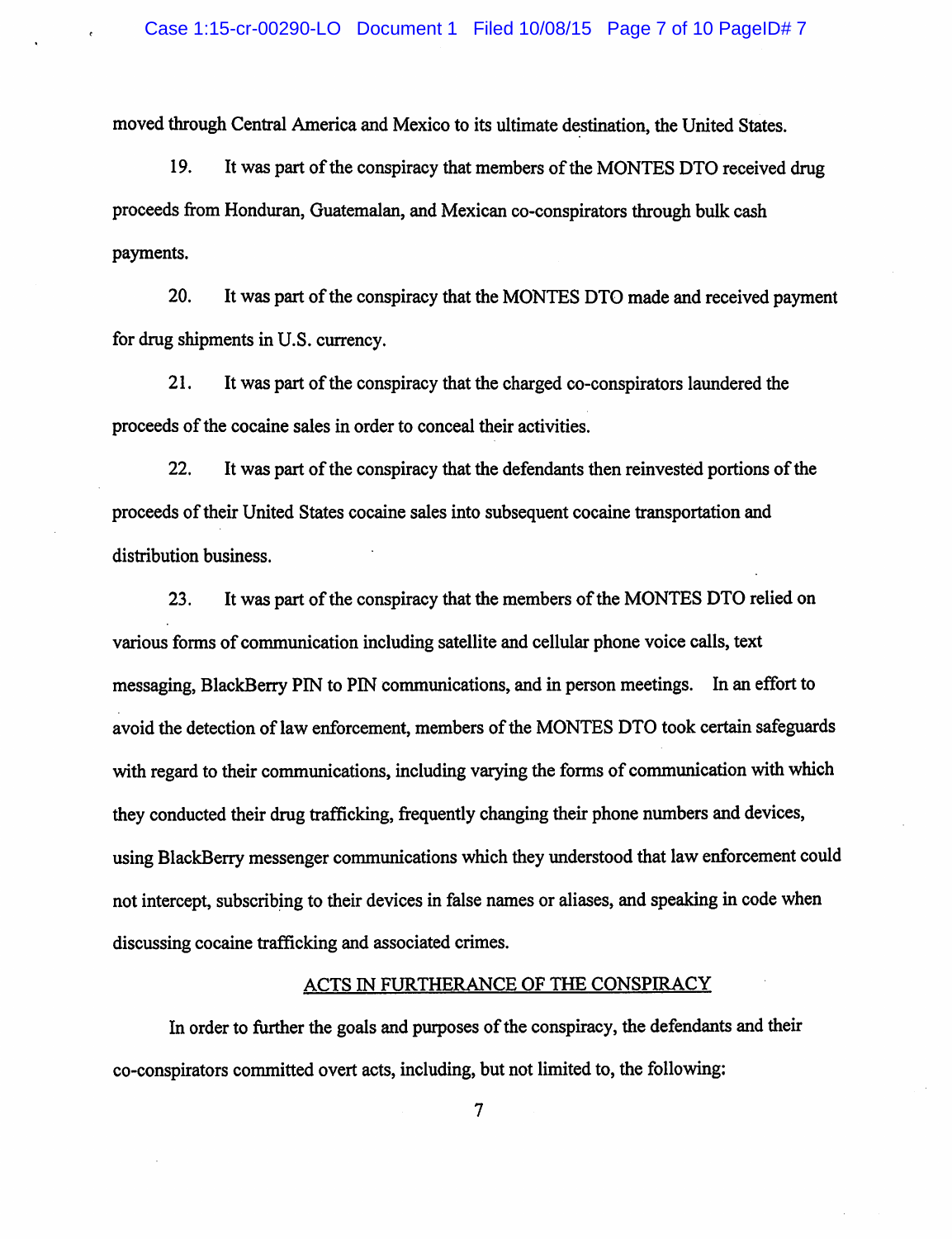24. In and around 2008, the MONTES DTO received a load of approximately 1,500 kilograms of cocaine, delivered by airplane, on the island of Roatan, Honduras, which the MONTES DTO subsequently distributed to the VALLE DTO.

25. In and around June 2008, the MONTES DTO received two loads of cocaine, comprised of approximately 500 kilograms of cocaine each, which were delivered by airplane to Col6n, Honduras, and which the MONTES DTO subsequently distributed to the VALLE DTO.

26. From approximately November 2010 to approximately July 2011, the MONTES DTO held a co-conspirator captive in Colón, Honduras, as collateral for a pending cocaine shipment to be delivered to the MONTES DTO from Colombia.

27. In and around April 2011, the MONTES DTO received two loads of cocaine, comprised of approximately 500-600 kilograms each, which were delivered by boat to Lim6n, Colón, Honduras.

28. In and around the spring of 2011, ALEJANDRO distributed approximately 70 kilograms of cocaine to a co-conspirator.

29. Between approximately 2013 and approximately 2014, NOE sold approximately six loads of cocaine, comprised of approximately 50-60 kilograms of cocaine each, to a co-conspirator.

30. On or about October 28, 2013, the MONTES DTO received a U.S.-registered airplane bearing tail number N925ES and carrying approximately 1,000 kilograms of cocaine from Venezuela at a landing strip in the village of Flores, near Limón, Colón, Honduras. The cocaine was moved from the landing strip to a nearby property associated with ERLINDA.

31. On or about February 17, 2014, NOE communicated with a cooperating source about a maritime cocaine load that NOE had received previously.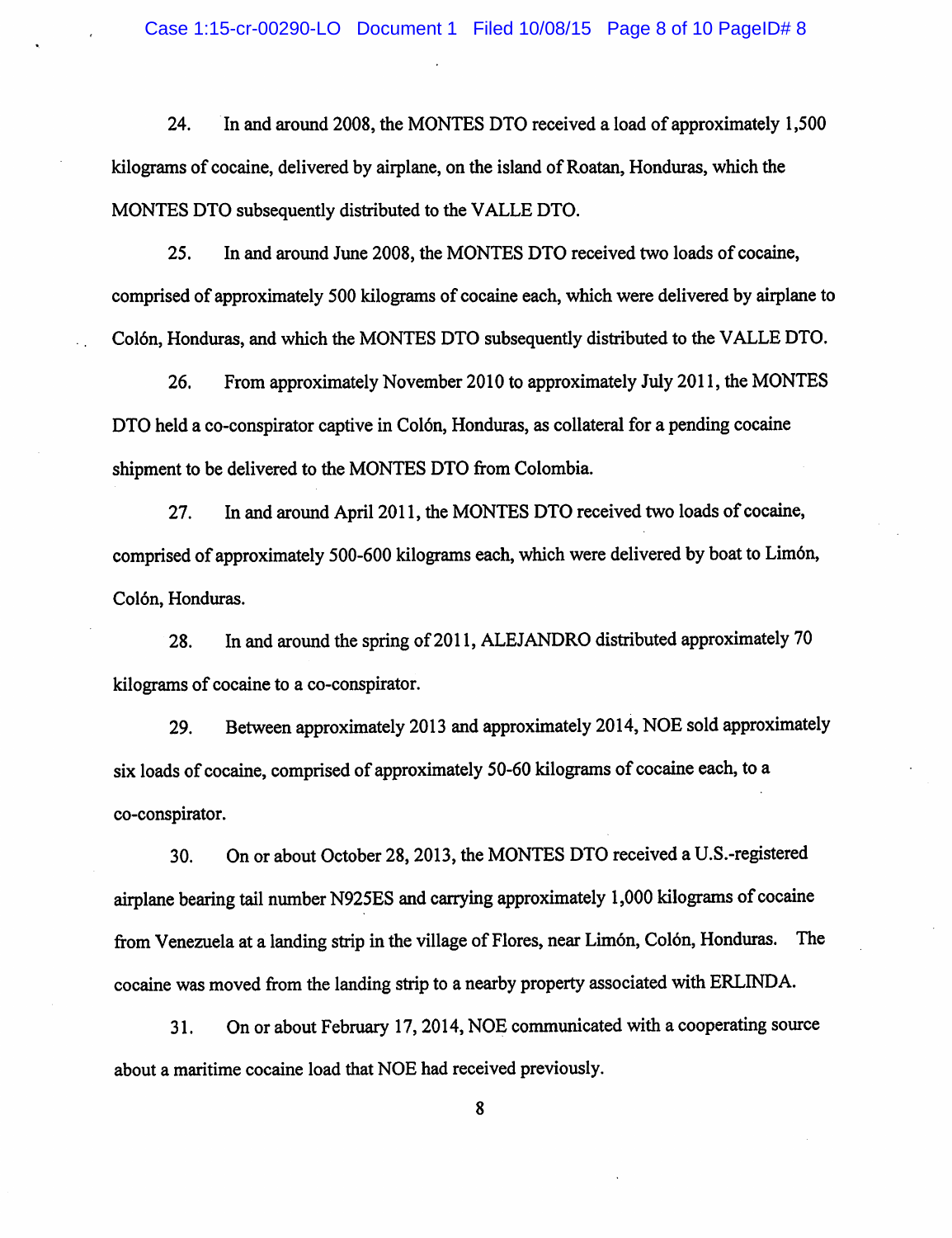#### Case 1:15-cr-00290-LO Document 1 Filed 10/08/15 Page 9 of 10 PageID# 9

32. On or about February 18, 2014, NOE communicated with a co-conspirator about negotiating the shipment of a future cocaine load to be delivered by airplane.

33. On or about February 22, 2014, NOE communicated with GARCIA-TERUEL about negotiating the shipment of a future cocaine load to be delivered by airplane.

34. On or about April 2, 2014, GARCIA-TERUEL communicated with a co-conspirator about the seizure by Honduran law enforcement of six boats associated with the MONTES DTO.

35. On or about June 25, 2015, NOE and GARCIA-TERUEL met with a cooperating source in La Ceiba, Atlantida, Honduras, and discussed the future maritime shipment of <sup>a</sup> cocaine load from Colombia to be received by the MONTES DTO in Honduras.

36. In and around July 2015, NOE communicated with a cooperating source about coordinating the shipment of a future cocaine load to be delivered by semi-submersible.

37. On or about August 24, 2015, ALEJANDRO and others trafficked approximately 45 kilograms of cocaine *via* boat in the vicinity of Limon, Col6n, Honduras.

38. On or about August 25, 2015, NOE and others trafficked approximately 540 kilograms of cocaine *via* boat in the vicinity of Raya, Gracias a Dios, Honduras.

(All in violation of Title 21, United States Code, Section 963.)